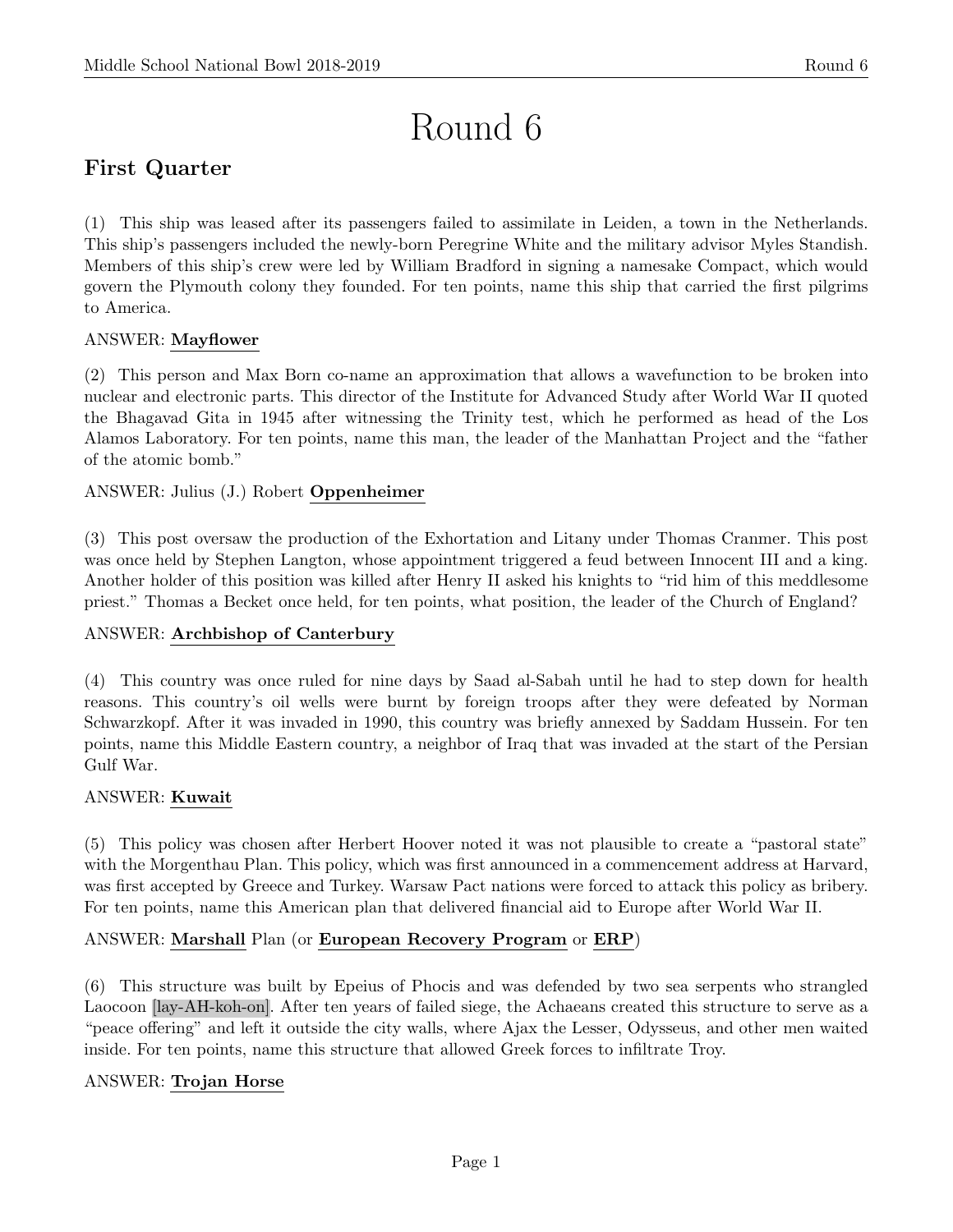(7) In this country, spirit beings created songlines, which mark the route followed by early creators. Some indigenous people of this country believe that its land was shaped by the motion of Wagyl, a deity that travels between watering holes in the form of a Rainbow Serpent. This country's creation myths take place during Dreamtime. For ten points, name this country whose Aborigines tell legends about Uluru and kangaroos.

#### ANSWER: Australia

(8) The early growth of this denomination was due to the preaching efforts of the Valiant Sixty. Ann Austin and Mary Fisher were arrested for attempting to grow this denomination. George Fox founded this denomination whose memebrs fled England to a colony founded by William Penn. Pennsylvania was founded as a haven for, for ten points, what Christian denomination known for their pacifism?

ANSWER: Quakers (accept the Religious Society of Friends; accept Society of Friends; accept Friends Church)

# Second Quarter

(1) This man described the assassination of John F. Kennedy as "chickens coming to roost." He encouraged an armed uprising to prevent voter suppression in the "ballot or the bullet" speech. This man became known as Malik el-Shabazz after he completed the hajj. Shortly after this man broke with Louis Farrakhan, he was assassinated in Manhattan. For ten points, name this militant black preacher who was known as Detroit Red.

ANSWER: Malcolm X (accept Malcolm Little; accept Detroit Red before it is read)

BONUS: Malcolm X was assassinated by three members of this movement, which he left in 1964. It is currently led by Louis Farrakhan.

#### ANSWER: Nation of Islam (or NOI)

(2) This author countered "your bitter, twisted lies" in the poem "Still, I Rise" and wrote a memoir of being abused as a child after leaving her home in Stamps, Arkansas; that memoir's title was borrowed from Paul Laurence Dunbar's poem Sympathy. A creature whose "wings are clipped" and "feet are tied" "opens his throat to sing" in an poem by, for ten points, what African-American poet who discussed her early life in I Know Why The Caged Bird Sings?

ANSWER: Maya Angelou (accept Marguerite Annie Johnson)

BONUS: Maya Angelou wrote and delivered the poem "On the Pulse of Morning" for this president's first inauguration ceremony.

ANSWER: William Jefferson "Bill" Clinton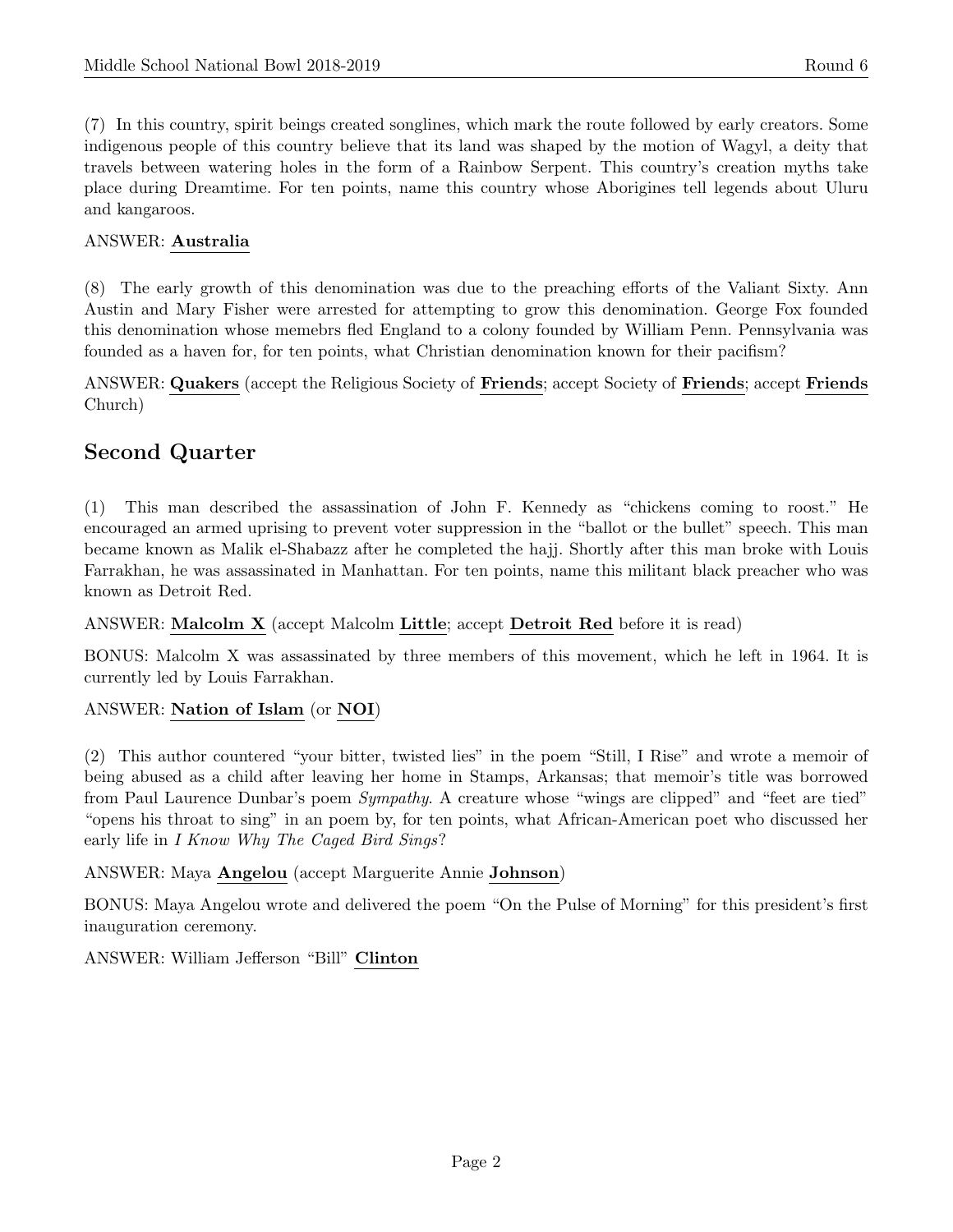(3) This man's ally, Lazar Kaganovich, helped him rise to power and become a commissar. This leader attempted to improve his country's agricultural output with the failed Virgin Lands Campaign. This man argued with Richard Nixon in the Kitchen Debate and later said "We will bury you." This man is also the subject of the "Shoe-banging Incident" in the United Nations General Assembly. For ten points, name this premier of the Soviet Union during the Cuban Missile Crisis.

#### ANSWER: Nikita Sergeyevich Khrushchev

BONUS: Khrushchev denouced his predecessor's personality cult in this divisive 1956 report that moved the Communist Party away from Stalinism.

# ANSWER: Secret Speech (accept On the Cult of Personality and Its Consequences)

(4) At Ankara, this man successfully took Bayezid I prisoner. This man once used camels equipped with flaming haystacks to scare off elephants at Delhi. This man's defeat of Tokhtamysh broke the Golden Horde. This man, who styled himself as the successor of Genghis Khan, created an empire centered around Samarkand. For ten points, name this Central Asian conqueror who was named for his many injuries.

#### ANSWER: Tamerlane (accept Timur the Lame)

BONUS: Among Tamerlane's conquests was a sultanate named for this Indian city, where he legendarily built a pyramid of skulls.

ANSWER: Delhi (Sultanate) (do not accept New Delhi)

(5) This man was inspired by a Henry Wallace speech about the "130 million [...] who are in this war to the finish," and he quoted "As I would not be a slave, so I would not be a master" in his Lincoln Portrait. This composer wrote "Hoe-Down" and quoted "Simple Gifts" in compositions about cowboys and pioneers. For ten points, name this composer of Americana ballets like Rodeo and Appalachian Spring.

#### ANSWER: Aaron Copland

BONUS: Copland was inspired by Vice President Henry Wallace's declaration that it was the "Century of" these people, for whom Copland wrote a namesake "Fanfare."

# ANSWER: Fanfare for the Common Man (or Century of the Common Man)

(6) These people were attacked during a religious ceremony by Pedro de Alvarado, an incident known as the Massacre in the Great Temple. That event sparked the Night of Sorrows, or La Noche Triste [no-chay treece-tay], in which these people forced their foreign enemies to flee to the rival city of Tlaxcala [t'lahsh-cah-lah] from Tenochtitlan. For ten points, name this Mesoamerican empire that was conquered by Hernan Cortes and centered in modern Mexico City.

#### ANSWER: Aztec Empire

BONUS: This Aztec ruler grew the Aztec Empire to its height and was in power upon the arrival of the Spanish. La Noche Triste occurred the day after this man's death.

# ANSWER: Montezuma II (or Moctezuma II)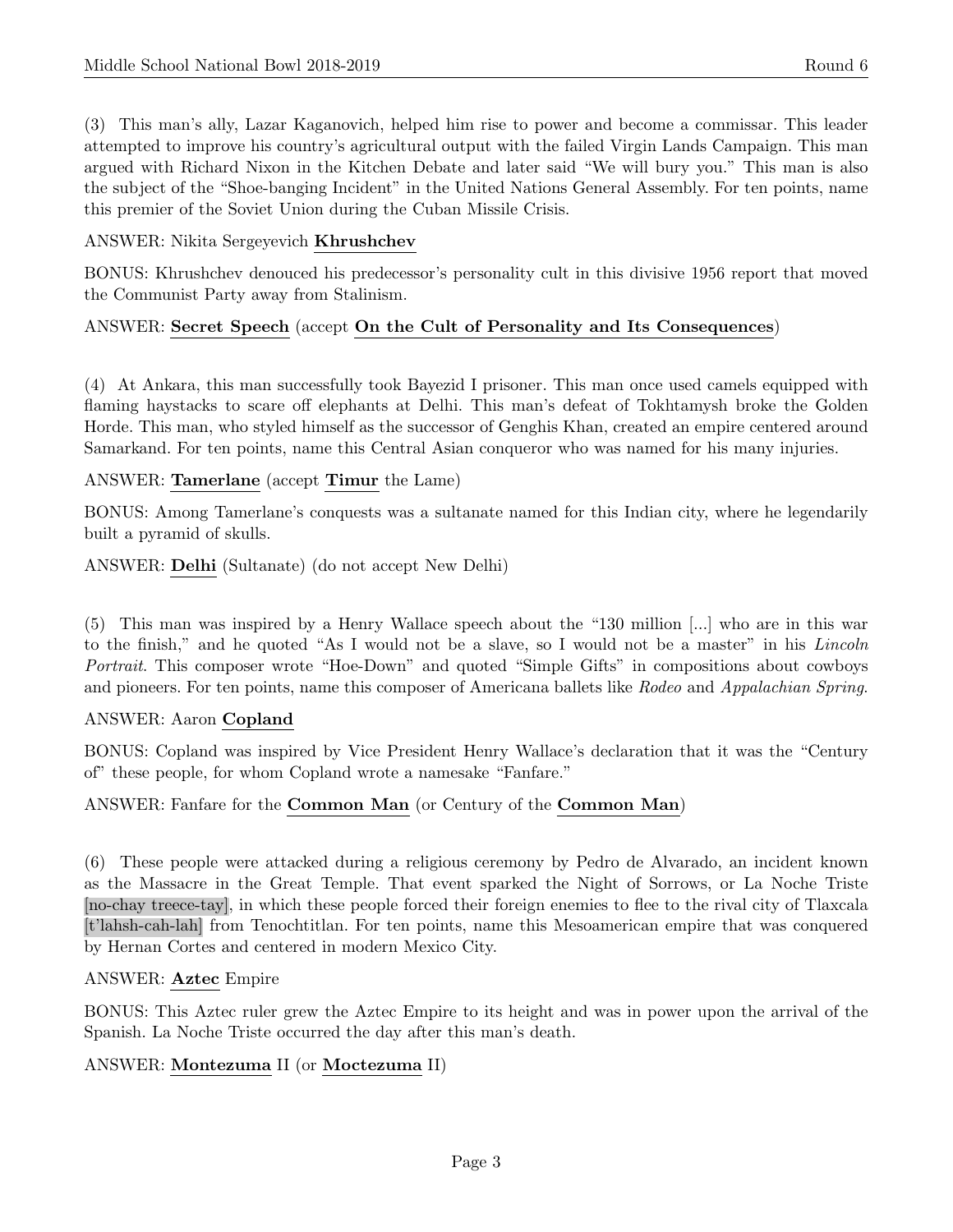(7) To support one of his policies, this man engaged in the disastrous "Swing Around the Circle" speaking tour. Edmund Ross cast a crucial vote in support of this man, who was accused by Radical Republicans of violating the Tenure of Office Act by firing Edwin Stanton. The first president to be impeached was, for ten points, what man who succeeded Abraham Lincoln?

ANSWER: Andrew Johnson (prompt on "Johnson" alone)

BONUS: Stanton was fired from what Cabinet position, which was replaced by the Secretary of Defense in 1947?

ANSWER: Secretary of War

(8) This king issued the Code Noir to prohibit non-Catholic religions and expel Jews. Discontent against this king culminated in the Fronde revolt, in which civilians smashed windows with slings and nearly forced the advisor Mazarin out. This man constructed the Versailles Palace and summed up his rule by declaring "I am the state." For ten points, name this despotic "Sun King" of France.

ANSWER: Louis XIV [14] (prompt on Louis; prompt on "Sun King" before mentioned)

BONUS: Louis XIV issued the Edict of Fontainebleau, which revoked this earlier edict issued by Henry IV. This edict temporarily gave Huguenots more civil rights.

ANSWER: Edict of Nantes [nahnt]

# Third Quarter

The categories are . . .

- 1. Great Depression
- 2. Queen Isabella
- 3. Australian Politics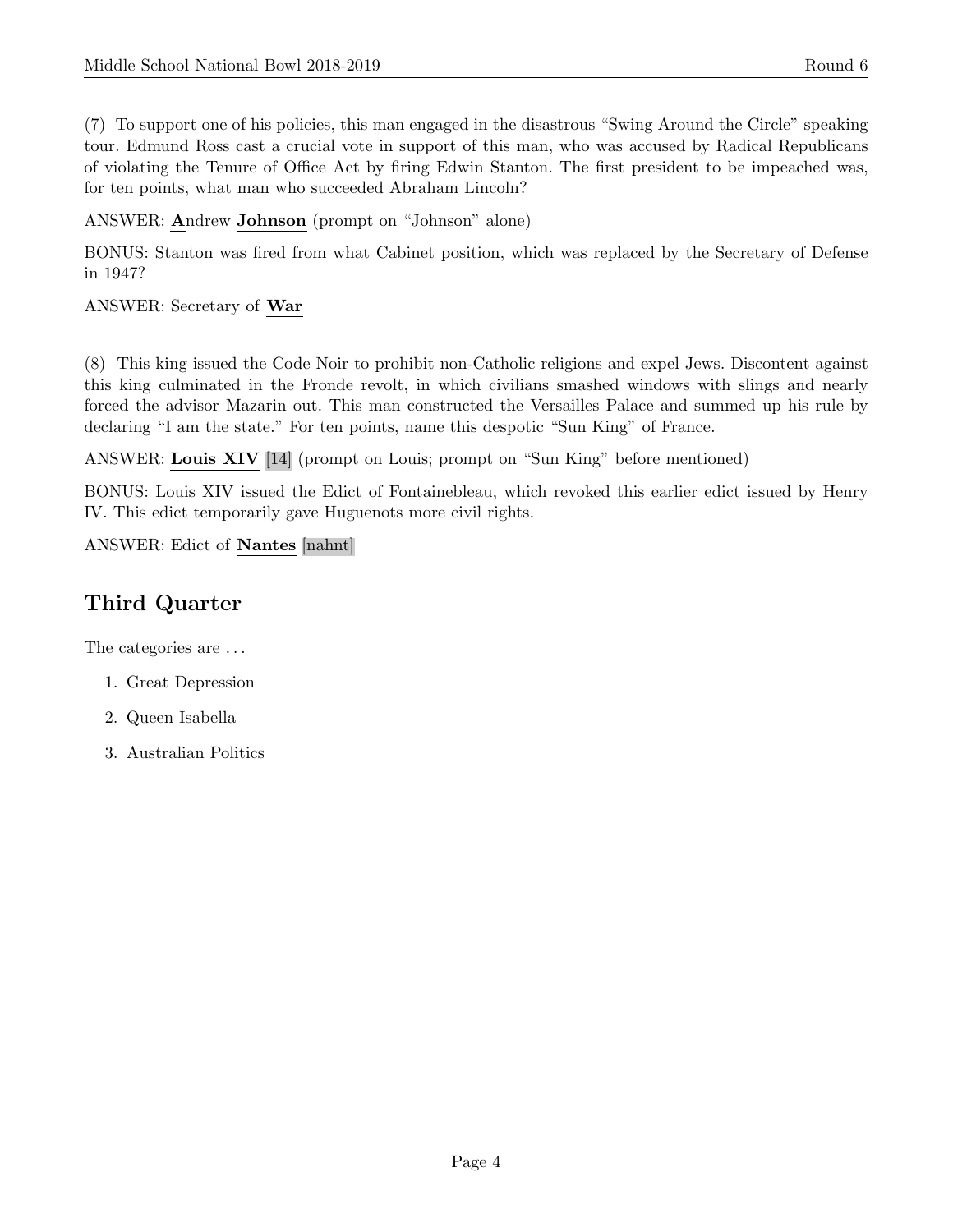GREAT DEPRESSION

Name the...

(1) Republican who was US President when it began in 1929.

#### ANSWER: Herbert Hoover

(2) Economic problem that reached a rate of 25% of working-age men.

#### ANSWER: unemployment rate

(3) Stock index that peaked at 381 points prior to its October 1929 crash.

ANSWER: Dow Jones Industrial Average

(4) Colorful nickname for October 24th, 1929, the first day of the crash.

#### ANSWER: Black Thursday

(5) Risky investment strategy in which stock is bought with borrowed money.

ANSWER: buying stock on margin

(6) 1930 tariff act that significantly worsened the Great Depression by inviting retaliation.

ANSWER: Smoot-Hawley Tariff (or Hawley-Smoot Tariff)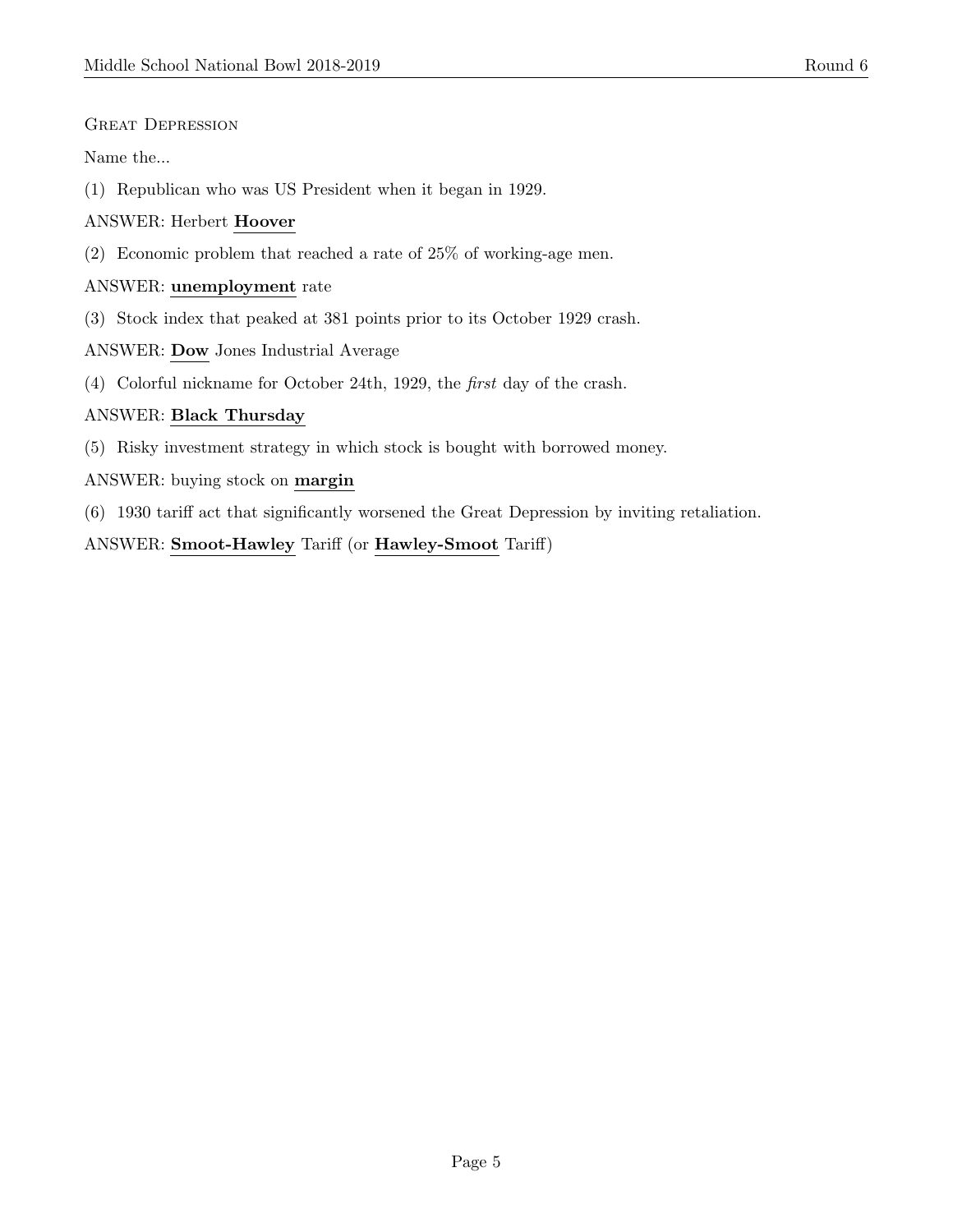Queen Isabella

Name the...

(1) Iberian country that was formed from the combination of Aragon with her realm.

# ANSWER: Spain

(2) King of Aragon with whom she ruled jointly until her death.

### ANSWER: Ferdinand II of Aragon

 $(3)$  Kingdom she ruled as queen; it merged with León in 1230.

ANSWER: Kingdom of Castile and León

(4) Campaign, finished by Isabella and her husband, that expelled the Moors from Iberia.

#### ANSWER: Reconquista

(5) Form of penance required of convicted heretics during the Inquisition, often including burning at the stake.

ANSWER: auto-da-fé (prompt on "act of faith")

(6) Edict, named for their palace, in which Isabella ordered Jews to leave her territory.

ANSWER: Alhambra Decree (prompt on Edict of Expulsion)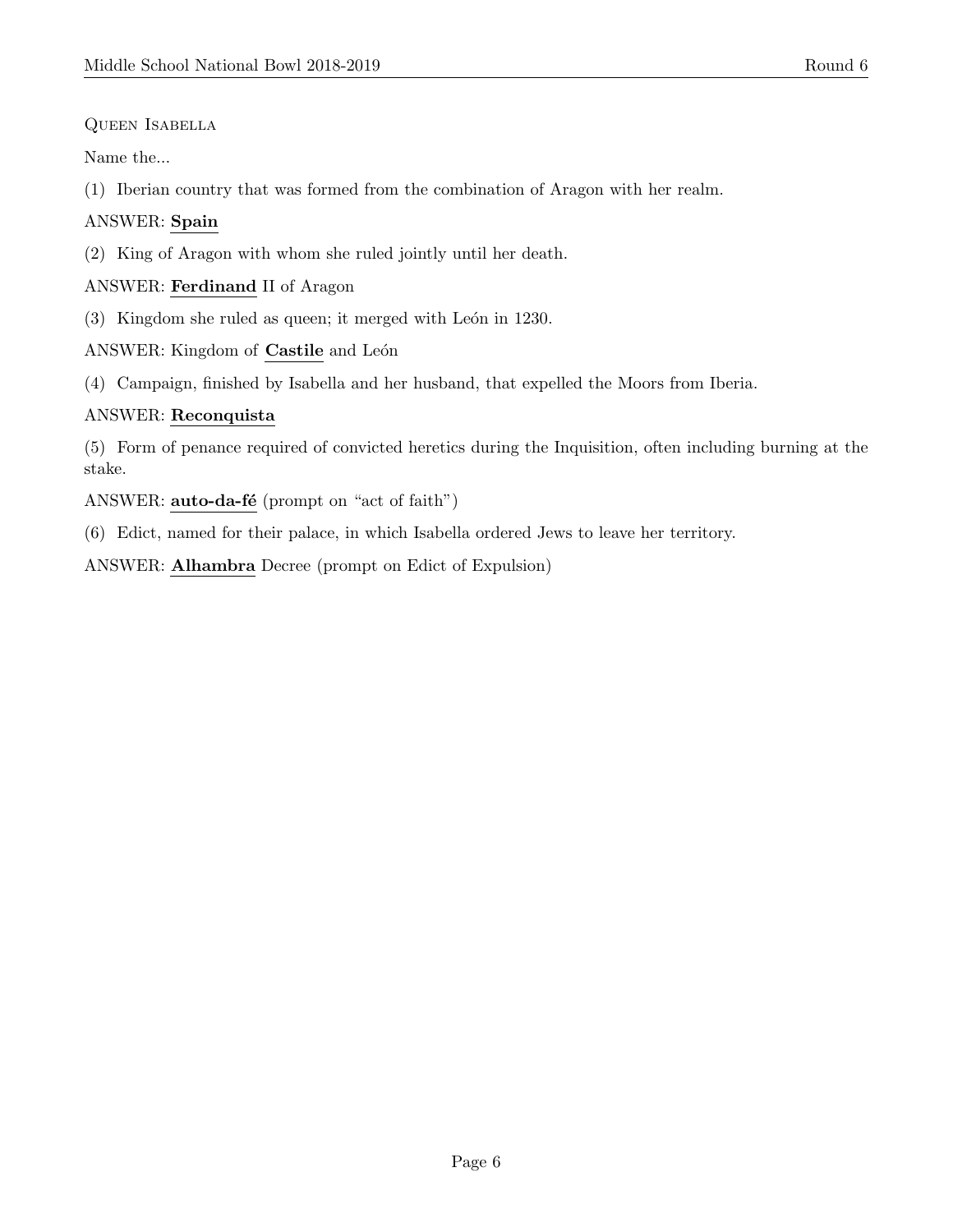#### Australian Politics

#### Name the...

(1) Capital city where Australia's Parliament meets.

# ANSWER: Canberra

(2) Group of indigenous Australians to whom John Howard apologized for Australia's Stolen Generation.

ANSWER: Aborigines (accept word forms, such as Aboriginal Australians)

(3) Prime minister from 2015 to 2018 who replaced Tony Abbott.

#### ANSWER: Malcolm Turnbull

(4) Current Prime Minister of Australia and Liberal Party leader.

#### ANSWER: Scott Morrison

(5) Topic of a 2017 postal survey; 61 percent of Australians voted to legalize this action.

ANSWER: same-sex marriage (or gay marriage; accept equivalent descriptions; prompt on partial answers, including "marriage" alone)

(6) Prime Minister who got Australia involved in the Vietnam War and mysteriously vanished while swimming.

ANSWER: Harold Holt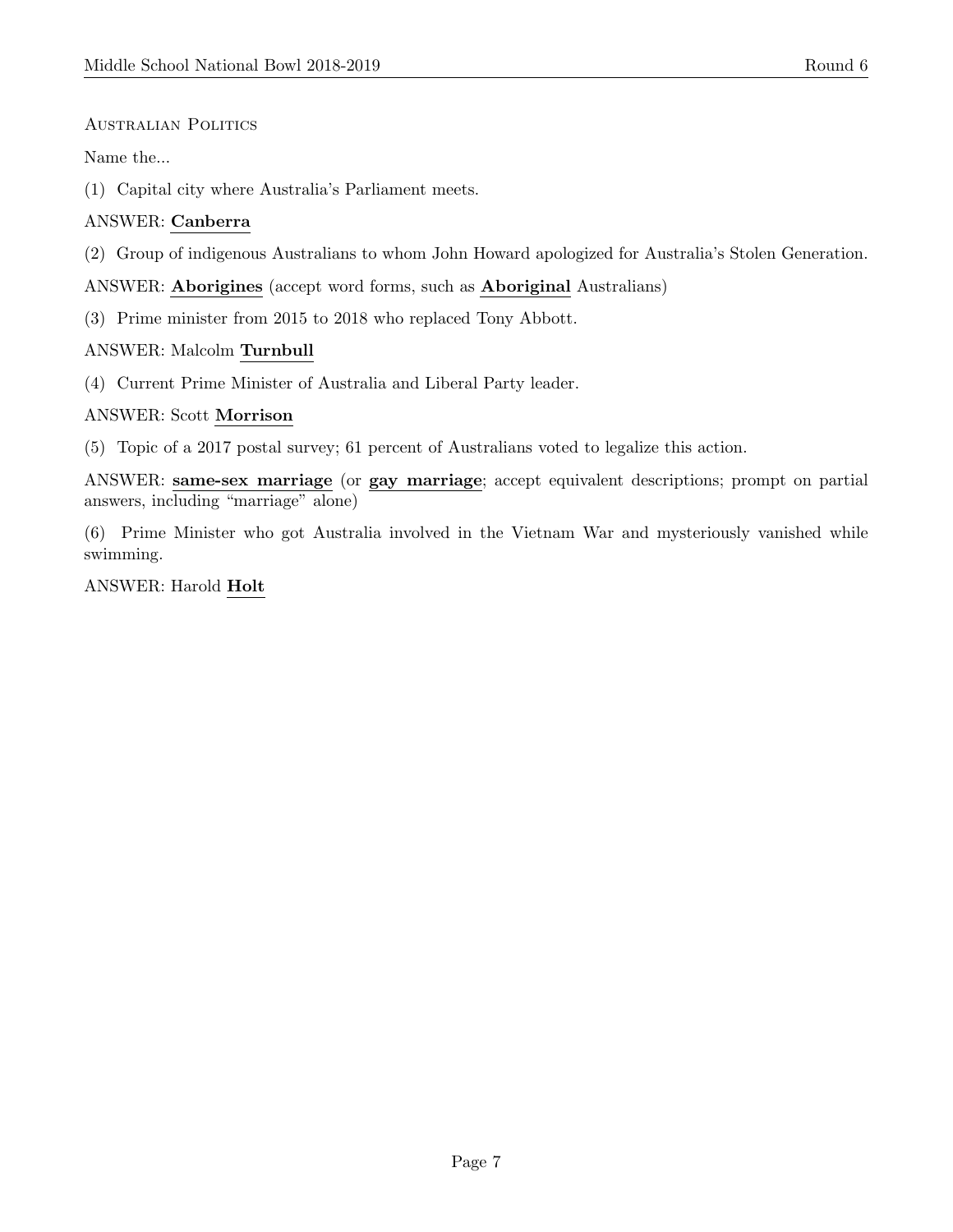# Fourth Quarter

(1) This battle featured the arrival of Frederick Benteen's division to save defenders on Reno Hill. This battle's losing commander was knocked off his horse by Buffalo Calf Road Woman. Alternatively known as the Battle of  $(+)$  Greasy Grass, the Seventh Cavalry was encircled in this battle and (\*) destroyed by forces under Sitting Bull and Crazy Horse. For ten points, name this battle in which George Custer made his last stand.

ANSWER: Battle of Little Bighorn (accept Custer's Last Stand before "Custer" is read; accept Greasy Grass before mentioned)

(2) This country was the site of Operation Gunnerside, where saboteurs attempted to damage a supply of heavy water. The naval bases of Narvik and Bergen were hotly contested in this country. (+) Denmark and this country were targeted in Operation Weserubung. This country was led by the Nasjonal Samling party under a (\*) traitor who agreed to collaborate with the Nazis. For ten points, name this Scandinavian country where Vidkun Quisling "led" from Oslo.

#### ANSWER: Norway

(3) A philosopher from this country wrote the paradox "One and one cannot become two if neither becomes two" and wrote that "white horses are not horses." This country's schools of philosophy included the School of Names, which branched off of  $(+)$  Mohism, and its Hundred Schools of Thought bloomed during the (\*) Spring and Autumn Period and the Warring States Period. For ten points, name this country where Legalism battled Confucianism.

#### ANSWER: China

(4) This event, which was prompted by a breach of the Arusha Accords, was the subject of Operation Turquoise, an international effort to mitigate this event. The downing of Juvenal Habyarimana's (+) plane led to this event, and it ended with the victory of Paul Kagame's [kah-GAH-may] Patriotic Front, though those troops could not prevent the Interahamwe from carrying out (\*) atrocities against foes they dubbed "cockroaches." The Tutsis were targeted by Hutus in, for ten points, what African genocide in 1994?

ANSWER: Rwandan genocide (prompt on Rwandan Civil War)

(5) Andrew Johnson vetoed this legislation, which he felt discriminated against whites. Southern states circumvented this amendment by using literacy (+) tests and special taxes. This amendment was meant to counter the Black Codes and supported the (\*) Civil Rights Act of 1866. For ten points, name this last of the Reconstruction Amendments, which guarantees a citizen's right to vote regardless of their race.

ANSWER: 15th Amendment to the US Constitution